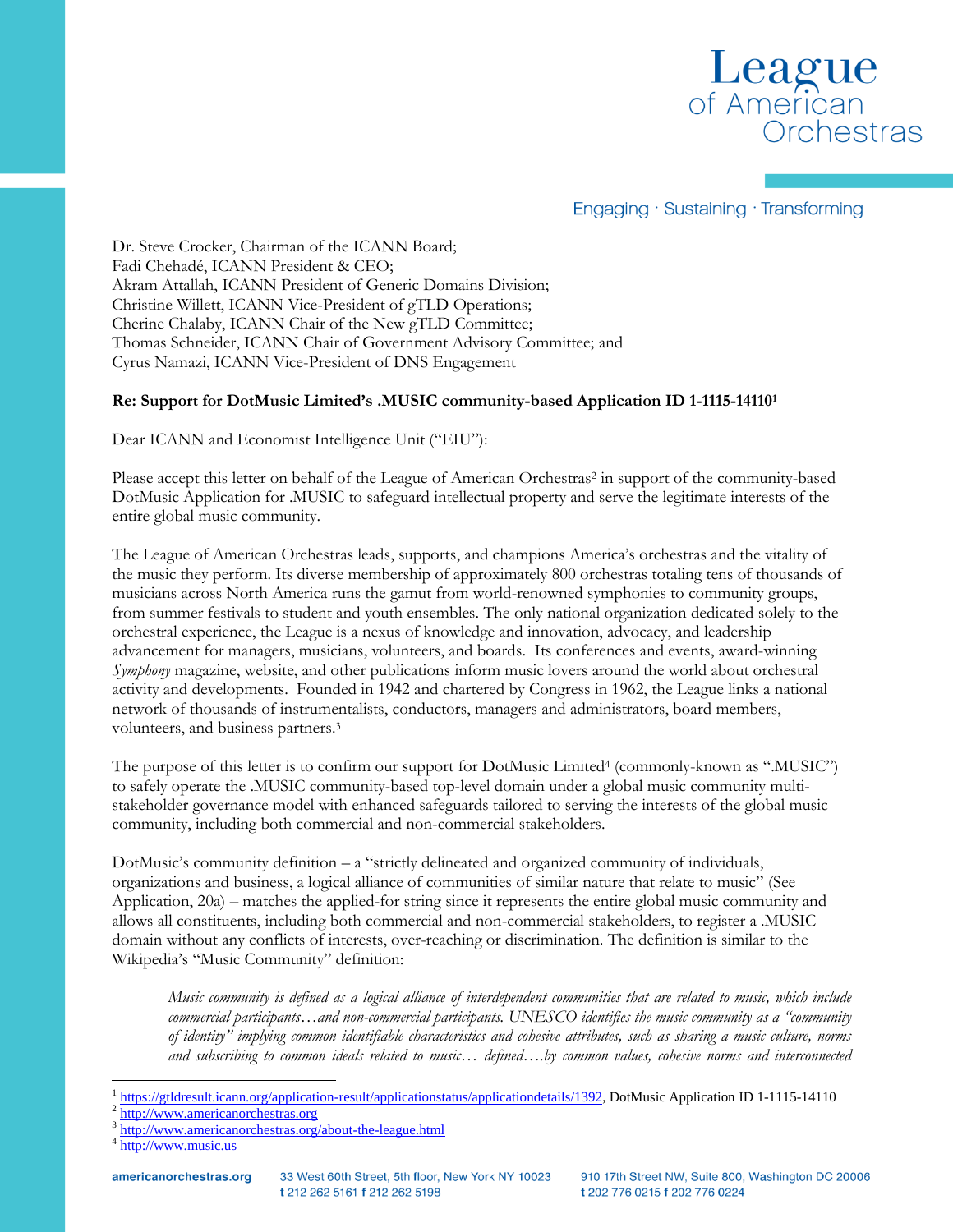*structures to build a community identity…The music community is not defined as much by demographic indicators such as race, gender, and income level, as it is by common values, cohesive norms and interconnected structures to build a*  community identity. It refers to music-related individuals and organizations in a shared environment with shared *understandings and practices, modes of production and distribution. The shared organisation of collective musical activities, identity and community value is created as result of infrastructure and a shared set of common values…The music community shares a cohesive and interconnected structure of artistic expression, with diverse subcultures and socioeconomic interactions between music creators, their value chain, distribution channel and fans subscribing to common ideals. Under such structured context music consumption becomes possible regardless whether the transaction is commercial and non-commercial.* <sup>5</sup>

Our organization supports the positions expressed in the letter<sup>6</sup> sent to ICANN (on March 5<sup>th</sup>, 2015) by Victoria Sheckler from the RIAA and on behalf of a global music community coalition representing "over 80% of the world's music," and the letter<sup>7</sup> sent to ICANN (on March 7<sup>th</sup>, 2015) by Rich Bengloff from the A2IM and on behalf of a majority of a global music community coalition representing a majority of the independent music community, to support the "community" applications for .MUSIC and that "we expect…the community application process…to have meaning and for the community preference criteria (CPE)…to be interpreted thoughtfully, diligently, and in a responsible manner in light of the public interest and with consumer safety in mind " and for ICANN "to expeditiously implement appropriate changes to address [concerns]." We also support the positions in the letter<sup>8</sup> sent to ICANN (on April 14th, 2015) by Danielle Aguirre from the NMPA and on behalf of a music publisher and songwriter community coalition representing a majority of the global music publishing community, which expressed their "support [for] the .MUSIC community applications because respecting and protecting music rights serves the global music community and the public interest."

We support the DotMusic application's copyright protection provisions and Enhanced Safeguards to protect intellectual property, which include:

- Incorporating all of the **RIAA's recommended copyright protection provisions** that include policies to stop domain hopping, takedown policies in the case of piracy, authorization provisions, permanent blocks, privacy/proxy provision, true name/address mandates and trusted sender complaint policies amongst others;<sup>9</sup>
- Its multi-stakeholder governance structure of fair representation under the .MUSIC Advisory Committee that includes all music constituents represented by the string;
- Restricting "Eligibility" to members of the global Music Community, including incorporating a priority Eligibility registration phase for members of recognized DotMusic .MUSIC-Accredited Music Community Member Organizations (MCMOs). Launching in phases will provide a fair, responsible and non-discriminatory allocation of domains to eliminate cybersquatting of famous music brands and to ensure all music-related rights holders can claim their domains;
- All Community members must identify the music community they belong to and also validate themselves via a two-step phone and email authentication;

 $\overline{a}$ 

<sup>5</sup> Music Community. In *Wikipedia*. Retrieved December 1, 2014, from [https://en.wikipedia.org/wiki/Music\\_community](https://en.wikipedia.org/wiki/Music_community)

<sup>6</sup> <https://www.icann.org/en/system/files/correspondence/riaa-to-icann-05mar15-en.pdf>

<sup>&</sup>lt;sup>7</sup> <https://www.icann.org/en/system/files/correspondence/bengloff-to-crocker-et-al-07mar15-en.pdf>

<sup>8</sup> <https://www.icann.org/en/system/files/correspondence/aguirre-to-icann-board-eiu-14apr15-en.pdf>

<sup>&</sup>lt;sup>9</sup> DotMusic intellectual property and copyright protection provisions, Se[e https://gtldresult.icann.org/application-](https://gtldresult.icann.org/application-result/applicationstatus/applicationdetails:downloadapplication/1392?t:ac=1392)

[result/applicationstatus/applicationdetails:downloadapplication/1392?t:ac=1392,](https://gtldresult.icann.org/application-result/applicationstatus/applicationdetails:downloadapplication/1392?t:ac=1392) Q.20 an[d https://gtldresult.icann.org/application](https://gtldresult.icann.org/application-result/applicationstatus/applicationdetails:downloadpicposting/1392?t:ac=1392)[result/applicationstatus/applicationdetails:downloadpicposting/1392?t:ac=1392,](https://gtldresult.icann.org/application-result/applicationstatus/applicationdetails:downloadpicposting/1392?t:ac=1392) Pg. 24, 25, 26 and 27